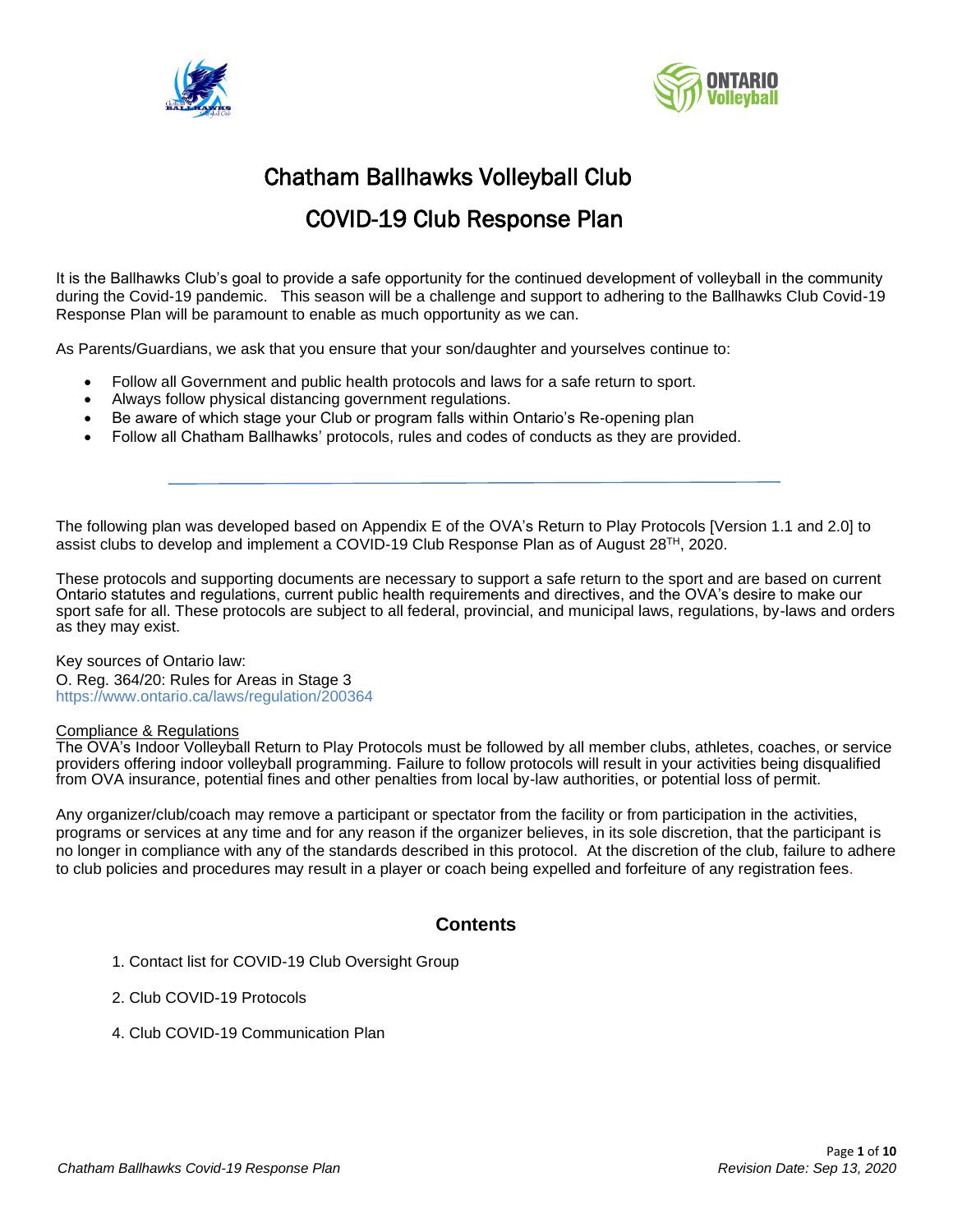



## **Contact List for Club COVID-19 Oversight Group**

The purpose of this group is to oversee the implementation of safety and health guidelines within the club.

As per OVA recommendations, each club should have a minimum of 3 individuals be designated as a COVID-19 Oversight Group. However, depending on the size of the club, OVA recommends 3-5 people aged 18 and older.

This information and any subsequent revisions will be communicated to club members in an e-mail communication in addition to posting to the club's website.

Dear Ballhawk Members,

We would like to inform you of the individuals who will be acting as the COVID-19 Oversight Group as we transition back to volleyball activities.

The following people will comprise the Ballhawks' COVID-19 Oversight Group

| <b>Name</b>      | <b>Position</b> | <b>Cohort/Team Affiliation</b> | Other     | <b>Phone</b> | Email                      |
|------------------|-----------------|--------------------------------|-----------|--------------|----------------------------|
| JJ Davis         | Group Member    | 16UB, 17UG, 18UG               |           | 519-386-4389 | ij.davis@kruger.com        |
| Alison Reid      | Chairperson     | 17UB, 18UB                     | CK HU     | 519-358-2300 | alisonmreid@hotmail.com    |
|                  |                 |                                | CBH Board |              |                            |
| Kelly Piatkowski | Group Member    | 15UG, 16UG                     |           | 519-350-1005 | Kelpia4@gmail.com          |
| Justin Markovic  | Group Member    | 14UB, 15UB                     |           | 519-551-1110 | Justin.markovic@hotmail.ca |
| Susan Dieleman   | Group Member    | 13UG, 14UG                     |           | 519-355-6979 | Susan.dieleman@gmail.com   |

Should you have any questions about any aspects of the Return to Play protocols or other policies and procedures related to COVID-19, please contact one of the individuals above, preferably starting with the one affiliated to your respective training/team cohort.

Coaches are busy preparing athletes to play volleyball. The intent is communication will come from the club or the COVID-19 Oversight Group. Questions or concerns are asked to be directed to your team's COVID-19 Oversight Group Member representative or if you feel uncomfortable, to the Ballhawk's governance. Bev Warriner, Mary-Theresa Hiltz, and Clancy O'Hara will form the executive governance for the COVID-19 Committee. Following this method will assist in attaining accurate and consistent messaging.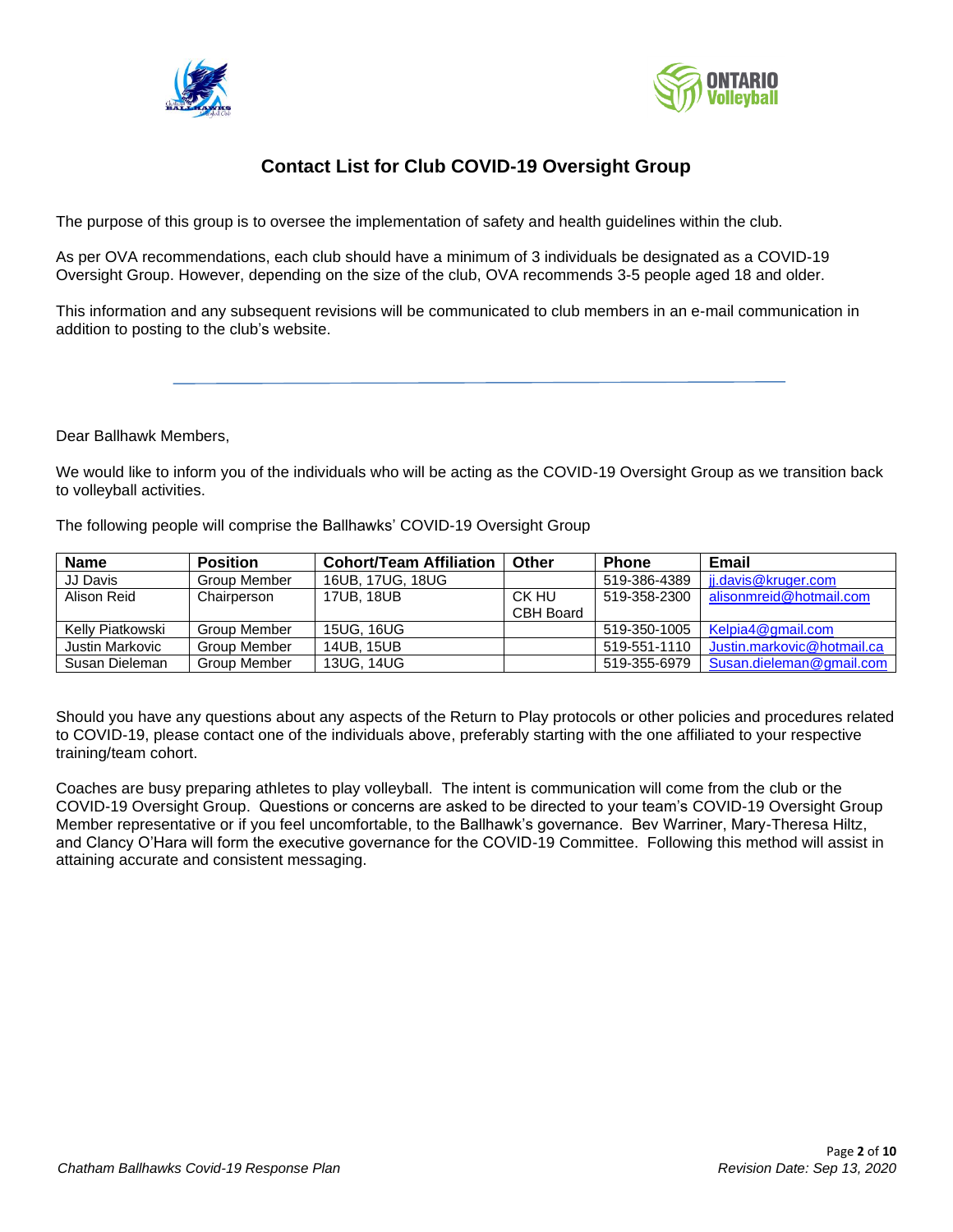



## **Club COVID-19 Protocols**

Per the OVA, clubs must create and follow a set of protocols to deal with situations related to the COVID-19 pandemic that might occur.

These protocols must be included in an e-mail to members before volleyball activities resume. Clubs should also consult with their facility to ensure alignment between facility and club protocols.

## **Completion of Ontario Volleyball COVID-19 Waiver**

All individuals participating in club activities must complete the **Ontario Volleyball Acknowledgment, Release, Indemnity and Assumption of Risk regarding COVID-19** ("COVID-19 Waiver"). Failure to do so means that individual must not participate in club activities.

This form must be completed prior to the start of participation in any club or training activities.

- **Athletes**
- Coaches
- **Staff**
- Board Members
- Volunteers

Please note, new this year, all members will be required to register thru MRS (new on-line registration for OVA) and as part of this, the COVID-19 Waiver will be a requirement. All other waivers, such as volunteers or staff not associated with an OVA membership per say, will be kept on file by the Ballhawks for the duration of 2020-21 season in order to be presented if/when called upon by the OVA. Appendix A contains the waiver for reference.

As an additional step, all athletes, parents/guardians and club members should satisfy themselves that the indoor facility is operating in compliance with all applicable laws (which laws may differ depending on where the facility is located). OVA will not review such compliance and takes no responsibility for it.

## **On-site COVID-19 Protocol representative**

In addition to the Club's Oversight Group, each team/training cohort will require representatives, outside of the coaching staff, to be on site at each session. These individuals will be responsible for:

- Health Check-in assessments and uploading of the Participation Tracking Sheet before 11pm of each day a session is held.
- Must be present for entire session managing traffic, any facility owner questions, wary of physical distancing and members following protocols. Available to monitor participants if anyone becomes unwell.
- Confirmation to Oversight Group that data sheets tracker has been uploaded.
- Ensuring masks worn appropriately, sanitizer available, wipes for equipment and balls. Sanitize every 30 minutes minimum.
- If numbers permit, this individual may be allowed within the gym in addition to the coaches. Each team/training cohort will need a Primary and a Secondary "on-call" to ensure each and every session is documented. This shall include any training sessions not at a club facility. [ex. Physical training at a separate facility].

## **Self Screening Measures**

All individuals taking part in indoor volleyball training must self-screen in accordance with current public heath guidelines before each training session. Individuals must not attend any training sessions or club activities if they:

• Exhibit any COVID-19 symptoms, such as a fever, cough, difficulty breathing, or other symptoms identified by health experts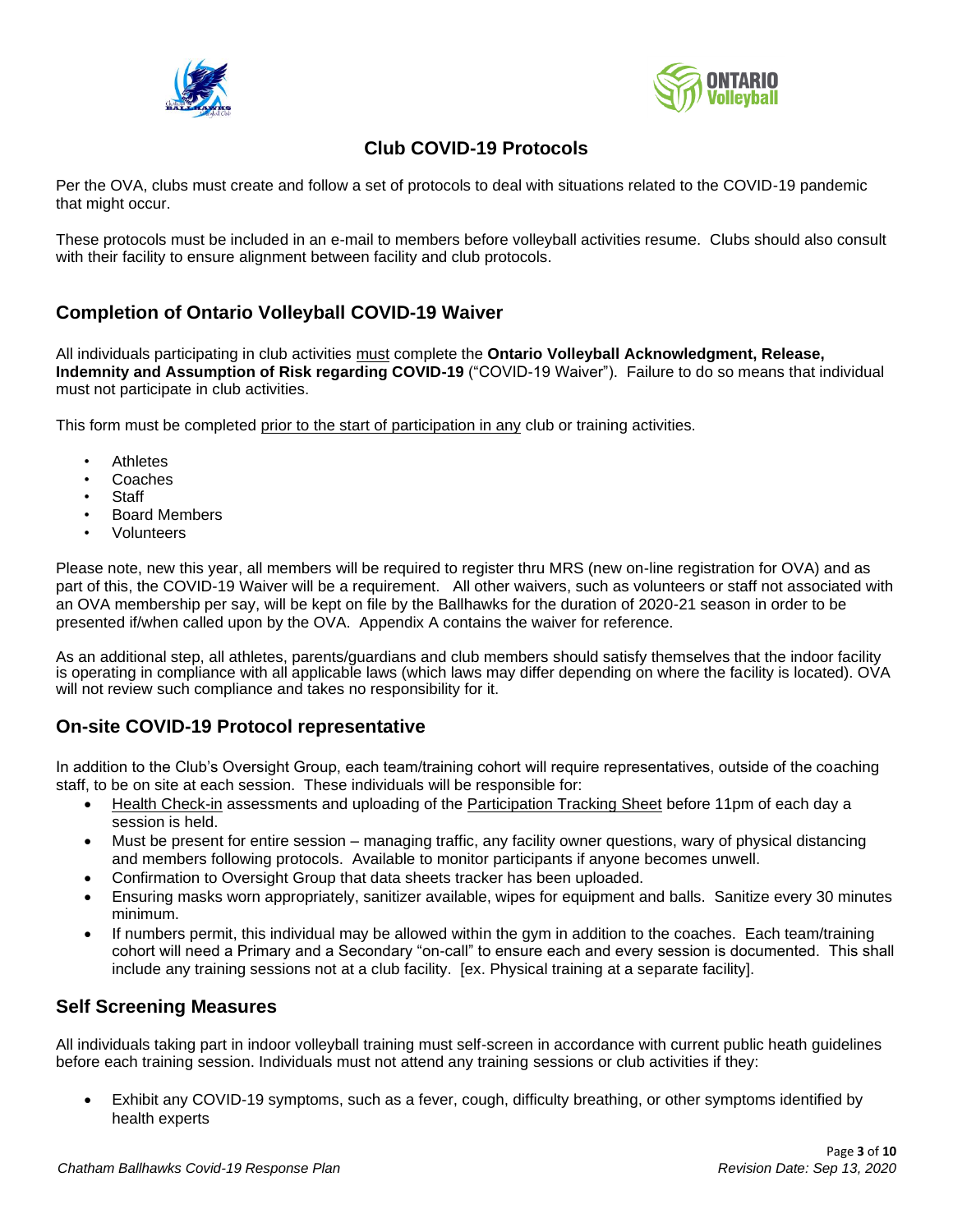



- Have been in contact with someone with COVID-19 in the past 14 days
- Have returned from travel outside of Canada (**must quarantine for 14 days at home**)
- In the last 14 days, have been in close physical contact with someone who returned from outside of Canada in the last 2 weeks and is not an essential worker with exemption from mandatory quarantine?
- Are considered a vulnerable or at-risk individual (individuals over 70 years, weakened immune system or medical conditions such as heart disease, lung disease, cancer etc.)

#### **Health screening check-in**

The OVA Health Screening Check-in questionnaire (found in Appendix B) must be completed by each individual prior to participating in any Club activity or game play situation.

For a protocol, as any and all participants arrive, prior to entering the gym, the on-site administer will confirm the questionnaire verbally with each person. The administrator will document and confirm all participants of the check-in on the Tracking of Participants sheet.

## **Tracking of Participants in Club Activities**

As per OVA protocol Version 2.0, the club must have the ability to track all athlete / coach / volunteer participation in club or volleyball activities daily. Participant tracking information must be recorded and kept on file to assist with contact tracing in the event of any positive COVID-19 cases within the club. These tracking sheets will be called upon for contact tracking by the Public Health. Please find a sample of the tracking sheet in Appendix C. By commencement of activities, a procedure for these forms and document management will be completed and initiated between the Oversight Group and each team/training cohort's covid coordinator and back-up.

#### **Protocol for when an individual becomes unwell with symptoms of COVID-19 during club activities:**

- If an individual becomes unwell with symptoms of COVID-19, or if someone is aware of an individual that becomes unwell with symptoms of COVID-19, that individual must immediately stop participation in club activities.
- The individual should be isolated from all others in a well-ventilated area, or outside and provided with a nonmedical face mask if one is available.
- The individual shall be sent home and instructed to follow public health guidelines regarding self-isolation and testing.
- The emergency contact provided by the participant (which is part of the Tracking Sheet) will be used by the onsite administrator as the primary method to assist in getting them home from the facility at the quickest opportunity. As part of check-in, participants will be asked to confirm the contact number applicable to that session.
- The facility should be informed in order to determine if any areas need to be closed off and/or require additional cleaning/disinfecting
- A member of the COVID-19 Oversight Group must be informed of the situation and they will remain in contact with the individual or their parent/guardian to determine if next steps are being taken regarding testing.
- Differentiating between COVID-19 and all other illnesses will be difficult, so any illness will be treated in this manner until the Health Unit or a doctor determines the nature of the illness.

#### **Protocol for when an individual is tested for COVID-19**

- Any individual that is part of a club that has been tested for COVID-19 must not participate in club activities while waiting for the results of the test and they should inform a member of the club COVID-19 Oversight Group.
- The club will consult the Session Participation tracking sheets to inform other club members who might have been in close contact with the individual
- Any club members who were in close contact with the individual should not participate in club activities and should follow public health guidelines until the diagnosis of COVID-19 is ruled out by Public Health.
- Any individual who has been required to get a test as a result of being a close contact, the club asked that everyone error on the side of caution.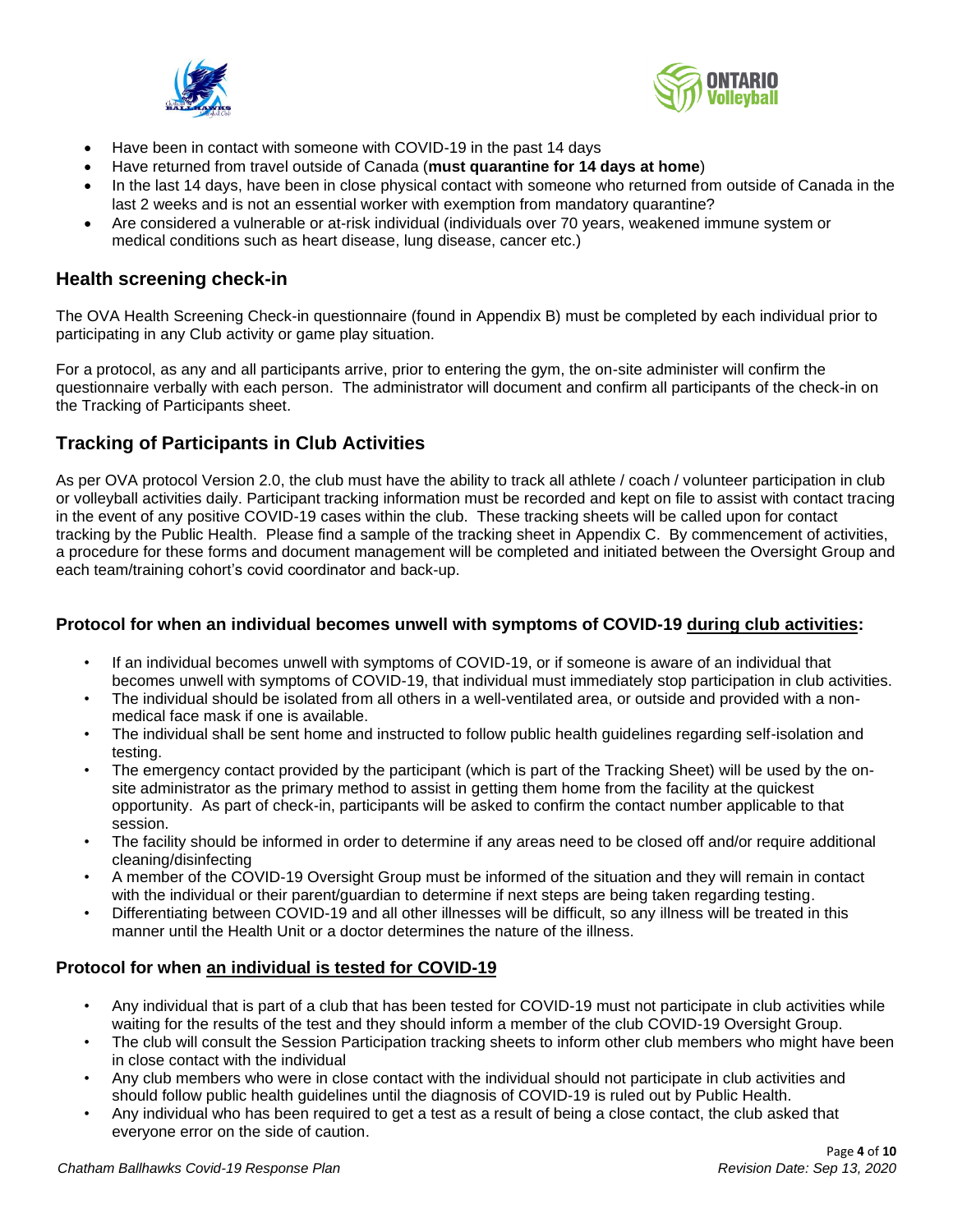



#### **Protocol for when an individual tests positive for COVID-19**

- If an individual has tested positive for COVID-19, they must inform a member of the club COVID-19 Oversight Group immediately.
- The COVID-19 Oversight Group will work where requested with the facility and public health officials to assist in contact tracing. The Session Participation tracking sheets may be used to assist public health officials in informing other club members who may have been in close contact with the individual
- Any club members who were in close contact with the individual will be informed and are requested to not participate in club activities for 14 days and should follow public health guidelines regarding self-isolation and testing. Times and details are to be worked out with your team's committee representative who will maintain communications with the COVID-19 group.
- The club will inform and work with the facility in the case of a positive COVID-19 result and determine if any additional cleaning/disinfecting should be performed as per the facility's guidelines
- The club will inform Ontario Volleyball of a positive COVID-19 diagnosis by emailing [clubsupportservices@ontariovolleyball.org](mailto:clubsupportservices@ontariovolleyball.org)

#### **Protocol for Return to club activities following illness**

If no test was deemed necessary to be performed by the local health unit, or the COVID-19 test was negative, the individual may only return to club activities once they no longer have any symptoms of COVID-19 and have communicated with their team's group member. This will help avoid confusion within the team, and with other families involved with the team.

#### **Protocol for Return to club activities following COVID-19**

• Following a positive COVID-19 test, an individual must follow all public health guidelines regarding return to activities. Periodic communication with your cohort's Oversight Group member is recommended.

#### **Public Health Guidelines**

Above all else, club members will be required to follow any facility's protocols and should follow all public health guidelines regarding COVID-19. These may include:

- Any club members who themselves have travelled outside of Canada, or has someone in their household who has travelled outside Canada must self-isolate and not participate in club activities for 14 days
- Any individual who has been exposed to someone with a confirmed case of COVID-19 should self-isolate and is not permitted to participate in club activities for 14 days
- Any individual with symptoms of COVID-19 is not permitted to take part in club activities
- Any individual who has someone in their household showing symptoms of COVID-19, should not participate in club activities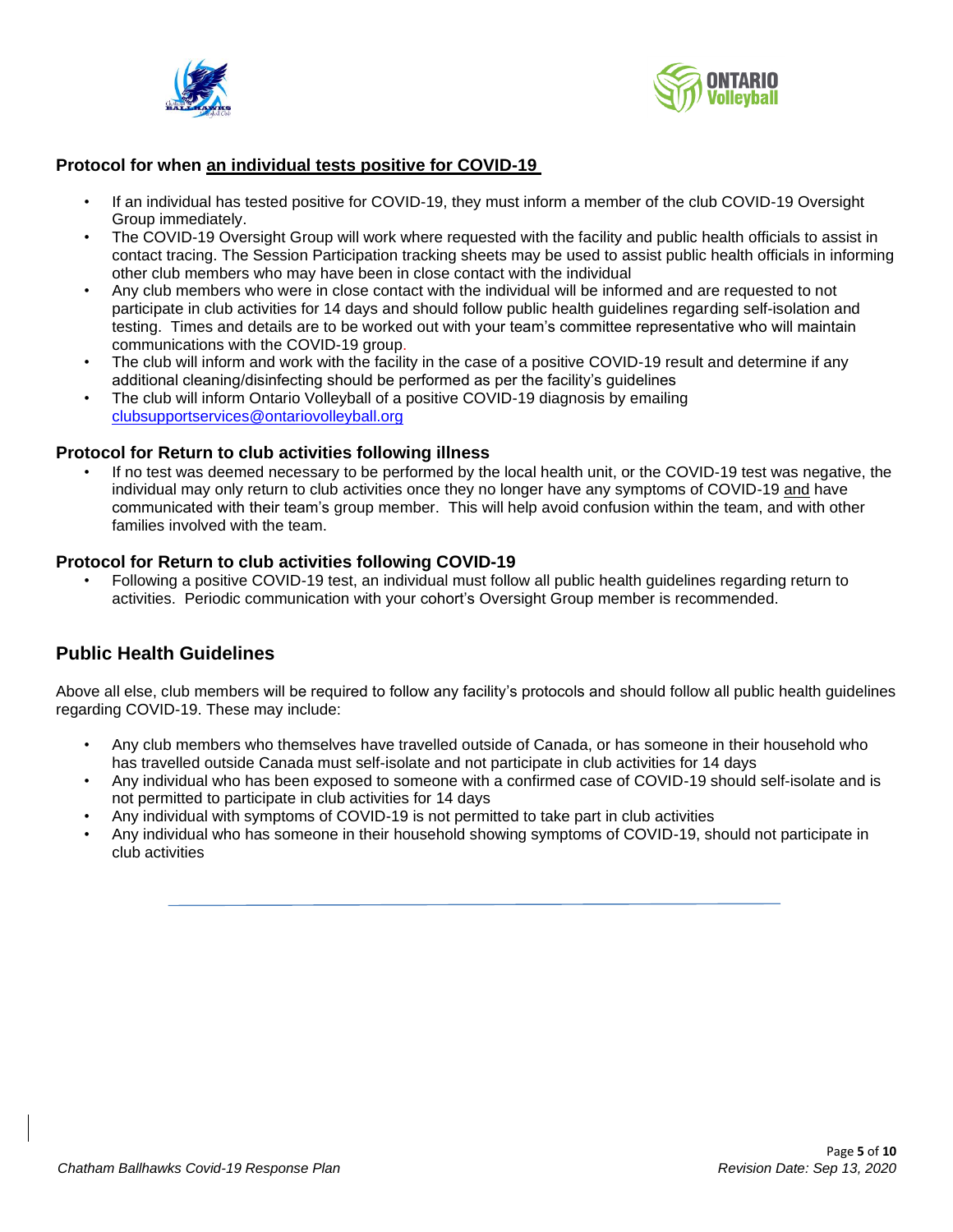



## **APPENDIX A**

## **ACKNOWLEDGEMENT, RELEASE, INDEMNITY, AND ASSUMPTION OF RISK REGARDING COVID-19**

| А. |  |                              |
|----|--|------------------------------|
|    |  | (use A if 18 years or older) |

B. I/We, Internal guardian of the parent (s)/legal guardian(s) of

(herein "**my/our child**"),

#### **(complete B if participant is under 18 years)**

hereby acknowledge and agree that, in consideration of:

- A. my participation; or
- B. the participation of

## **(complete B if participant is under 18 years)**

In volleyball activities ("**Activities**") organized, operated or sanctioned by Ontario Volleyball Association or by a club which is a member of Ontario Volleyball Association (each an "**Organizer**"):

- 1. I/We acknowledge that the World Health Organization has classified the Coronavirus Disease ("**COVID-19**") outbreak as a global pandemic and am/are aware of the risks of COVID-19. I/We specifically acknowledge and agree that I am/we are aware of the risks to personal health, including by the failure to follow physical distancing protocols, flowing from COVID-19, and that I am/we are assuming, on my own behalf and, if signing on behalf of a participant under 18 years, on their behalf, all health risks and adverse health related consequences caused by or arising from engaging in any Activities (the "**Assumed Risks**").
- 2. I/We acknowledge that the Organizers are implementing the **Ontario Volleyball Association Return to Play Protocols** ("**Protocols**") the most recent version of which will be posted from time to time on Ontario Volleyball Association's website. I/We specifically acknowledge and agree that I am/we are aware of Protocols, that I/we will abide by the Protocols, and that the Protocols are subject to all federal, provincial and municipal laws, regulations, by-laws and orders as they may exist from time to time.
- 3. I/We acknowledge the Organizers may remove any participant or spectator from the facility or from participation in the Activities at any time and for any reason if the Organizer(s) believes, in its sole discretion, that the participant or spectator is no longer in compliance with any of the standards described in the Protocols.
- 4. I/we hereby release the Organizers, their members, officers, directors, employees, independent contractors, agents, and volunteers ("**Releasees**") from all liability, recourse, proceedings, claims, and causes of action of any kind whatsoever, in respect of all damages, personal injuries, death, or property losses which I/we may suffer arising out of or connected with the Assumed Risks, the content or implementation of the Protocols (including without limitation the conduct of any screening of any individual), and the preparation for, or participation in, the Activities, notwithstanding that any such losses were caused solely or partly by the negligence of any of the Releasees.
- 5. I/we do hereby agree to indemnify and hold harmless the Releasees from any and all damages or losses of any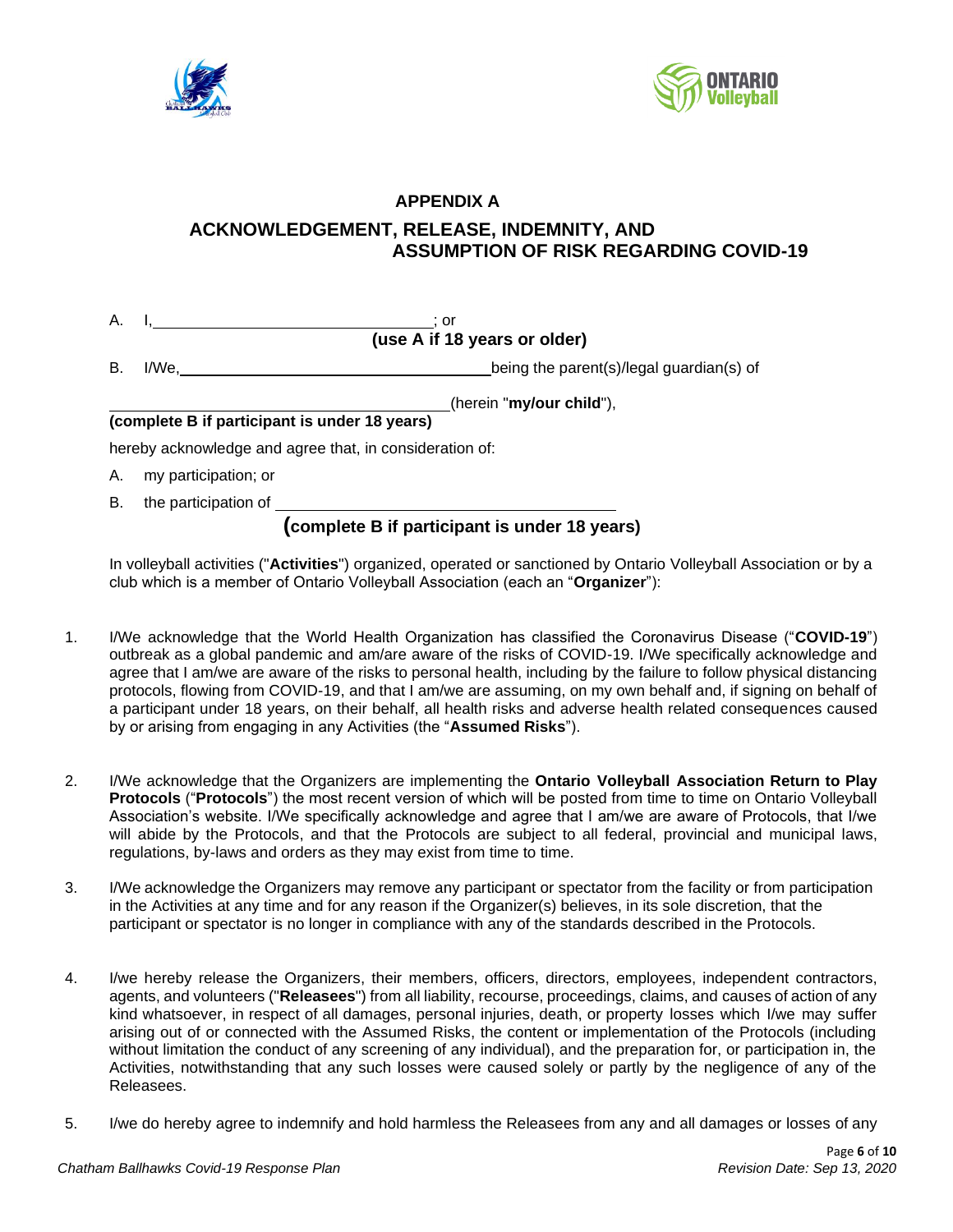



kind as a result of any and all claims, demands, causes of action of any kind whatsoever including those involving negligence on the part of any of the Releasees that may be made or initiated by, or on behalf of my/our child, arising out of or connected with the Assumed Risks as they relate to me/us and/or my/our child, the content or implementation of the Protocols as they relate to me/us and/or my/our child, and my/our child's preparation for and/or participation in any of the Activities.

- 6. And, I/we hereby acknowledge and agree:
	- (a) that I/we understand that none of the Releasees assumes any responsibility whatsoever for my safety or the safety of my/our child during the course of any preparation for or participation in the aforesaid Activities;
	- (b) that I/we will comply with the implementation of the Protocols and that any failure on my/our part (or on the part of my/our child) to comply with the Protocols and their implementation may have consequences (including without limitation a withdrawal of permission for me or my/our child to participate in an Activity or Activities) and could jeopardize relevant insurance coverage;
	- (c) that I/we understand that the implementation of the Protocols may involve the collection, use and disclosure of personal information about me or my/our child and I consent to same;
	- (d) that I/we have carefully read this ACKNOWLEDGEMENT, RELEASE, INDEMNITY, AND ASSUMPTION OF RISK that I/we fully understand same, and that I am/we are freely and voluntarily executing same;
	- (e) that I have been given the opportunity and that I am encouraged to seek independent legal advice prior to signing this document;
	- (f) that I understand that the Organizers would not permit me or my/our child to participate in any Activities unless I signed this ACKNOWLEDGEMENT, RELEASE, INDEMNITY, AND ASSUMPTION OF RISK, which applies to all Activities whether occurring in the near or distant future and that the terms of this document need not be brought to my attention each time I participate in a Program in order for it to be effective;
	- $(g)$  that the term Activities as used herein includes, without limiting the generality of that term, training sessions, clinics, leagues and events that are in any way authorized, sanctioned, organized or operated by any of the Organizers on its own or together with another.
	- (h) that this ACKNOWLEDGEMENT, RELEASE, INDEMNITY, AND ASSUMPTION OF RISK agreement is binding on myself, my heirs, my executors, administrators, personal representatives and assigns.

Date: / /20

Applicant's Signature

**(I am 18 years old or older: if not, Parent(s) or Legal Guardian(s) must also sign below)**

Parent's(s') or Legal Guardian's(s') Signature

**Relationship: Parent(s) Legal Guardian(s)**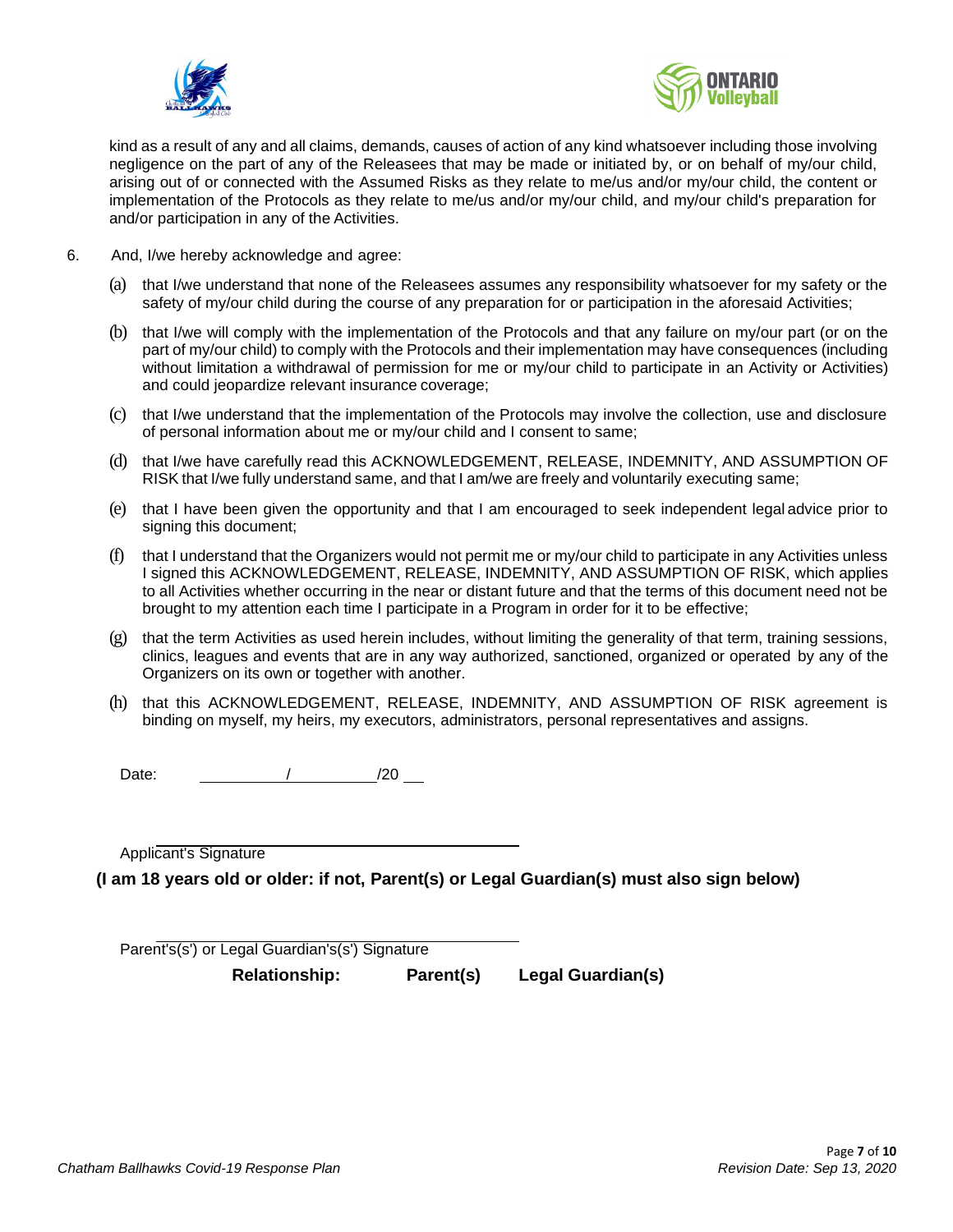



## **APPENDIX B Health Screening Questionnaire**

|    |        | DATE:<br>NAME:                                                                                                                                                               |     |                                |
|----|--------|------------------------------------------------------------------------------------------------------------------------------------------------------------------------------|-----|--------------------------------|
|    |        | This questionnaire must be completed by each individual prior to participating in any Club activity<br>or game play situation. This questionnaire may be completed verbally. |     |                                |
|    |        | The answer to all questions must be "No" to participate.                                                                                                                     |     |                                |
| 1. |        | Do you have a fever? (Feeling hot to the touch, a temperature of 37.8C or higher)                                                                                            | Yes | No                             |
| 2. | Chills |                                                                                                                                                                              | Yes | No.                            |
| 3. |        | Do you have any of the following symptoms?                                                                                                                                   |     |                                |
|    |        | Cough that's new or worsening (continuous, more than usual)                                                                                                                  | Yes | No                             |
|    |        | Barking cough, making a whistling noise when breathing                                                                                                                       | Yes | No                             |
|    |        | Shortness of breath (out of breath, unable to breathe deeply)                                                                                                                | Yes | No                             |
|    |        | Runny nose<br>(not related to seasonal allergies or other known<br>causes or conditions)                                                                                     | Yes | No                             |
|    |        | Stuffy or congested nose<br>(not related to seasonal allergies or other known causes<br>or conditions)                                                                       | Yes | No                             |
|    |        | Sore throat                                                                                                                                                                  | Yes | No                             |
|    |        | Difficulty swallowing                                                                                                                                                        | Yes | No                             |
|    |        | Lost sense of taste or smell                                                                                                                                                 | Yes | No                             |
|    |        | Pink eye                                                                                                                                                                     | Yes | No                             |
|    |        | Headache that is unusual or long lasting                                                                                                                                     | Yes | No                             |
|    | ٠      | Digestive issues like nausea/vomiting, diarrhea, stomach<br>pain (not related to other known causes or conditions)                                                           | Yes | No                             |
|    |        | Muscle aches that are unusual or long lasting                                                                                                                                | Yes | No                             |
|    |        | Extreme tiredness that is unusual (fatigue, lack of energy)                                                                                                                  | Yes | No<br>$P \circ \sigma \circ R$ |
|    |        |                                                                                                                                                                              |     |                                |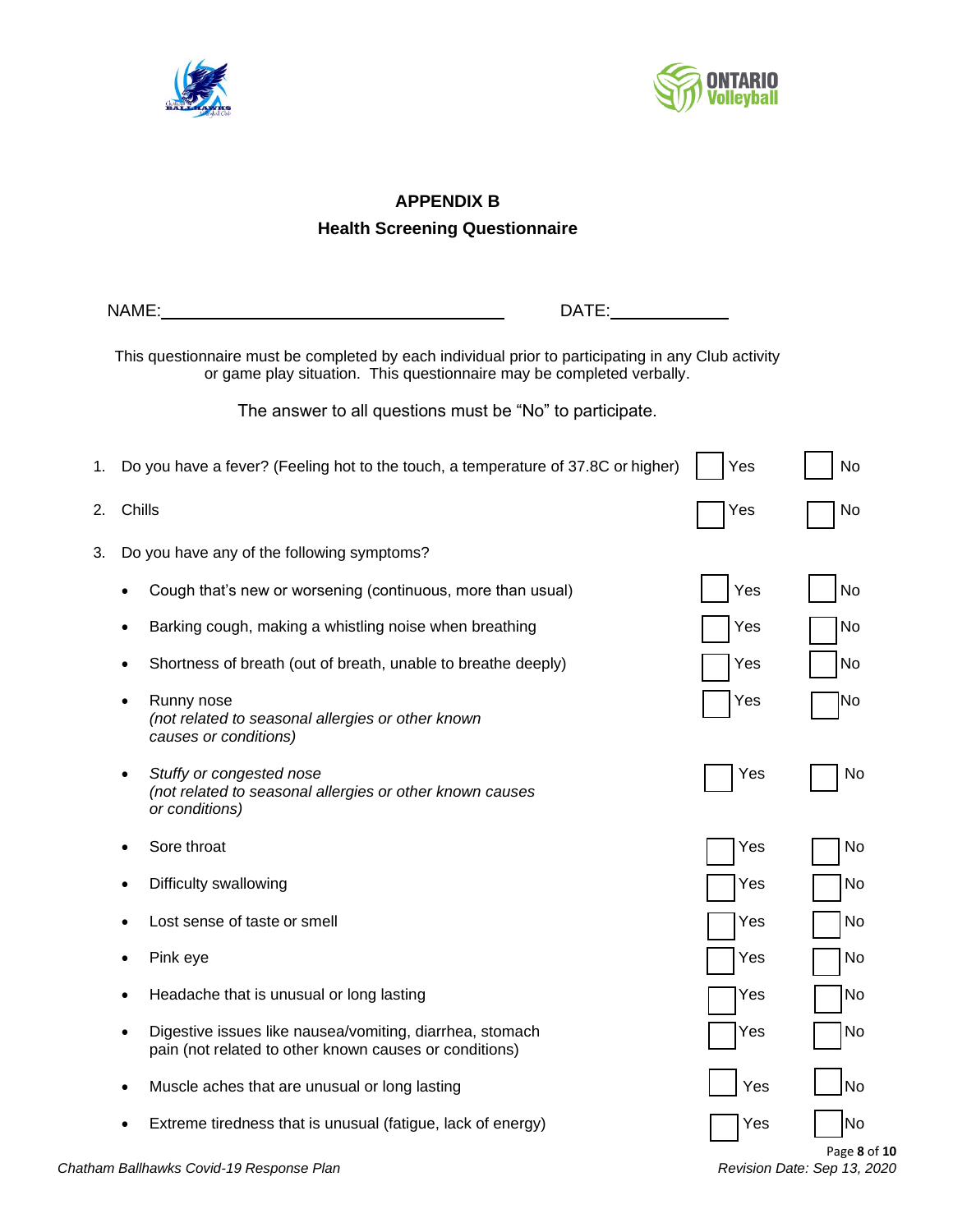



|    | Falling down often                                                                                                                                                                                             | No<br>Yes |
|----|----------------------------------------------------------------------------------------------------------------------------------------------------------------------------------------------------------------|-----------|
|    | For young children and infants: sluggishness or lack of appetite                                                                                                                                               | No<br>Yes |
| 4. | In the last 14 days, have you been in close physical contact with someone who tested positive for COVID-19?                                                                                                    |           |
|    | Close physical contact means:<br>being less than 2 metres away in the same room, workspace, or area<br>living in the same home<br>٠                                                                            | Yes<br>No |
| 5. | In the last 14 days, have you been in close physical contact with a person who is currently sick with a new<br>cough, fever, or difficulty breathing?                                                          |           |
|    | Close physical contact means:<br>being less than 2 metres away in the same room, workspace, or area<br>$\bullet$<br>living in the same home<br>$\bullet$                                                       | No<br>Yes |
| 6. | In the last 14 days, have you been in close physical contact with someone who returned from outside of Canada<br>in the last 2 weeks, and is not an essential worker with exemption from mandatory quarantine? |           |
|    | Close physical contact means:<br>being less than 2 metres away in the same room, workspace, or area                                                                                                            | No<br>Yes |

- living in the same home
- 7. Have you travelled outside of Canada in the last 14 days? (This does not include essential workers who cross the Canada-US border regularly).  $\overline{a}$  $\overline{\phantom{0}}$

|  | ρq |  | N٥ |
|--|----|--|----|
|--|----|--|----|

If an individual answers "yes" to any of these questions, they are not permitted to participate in any club activities.

*Please note: This Health Screening questionnaire has been developed based on the current Ontario Ministry of Health Self-Assessment Tool.*